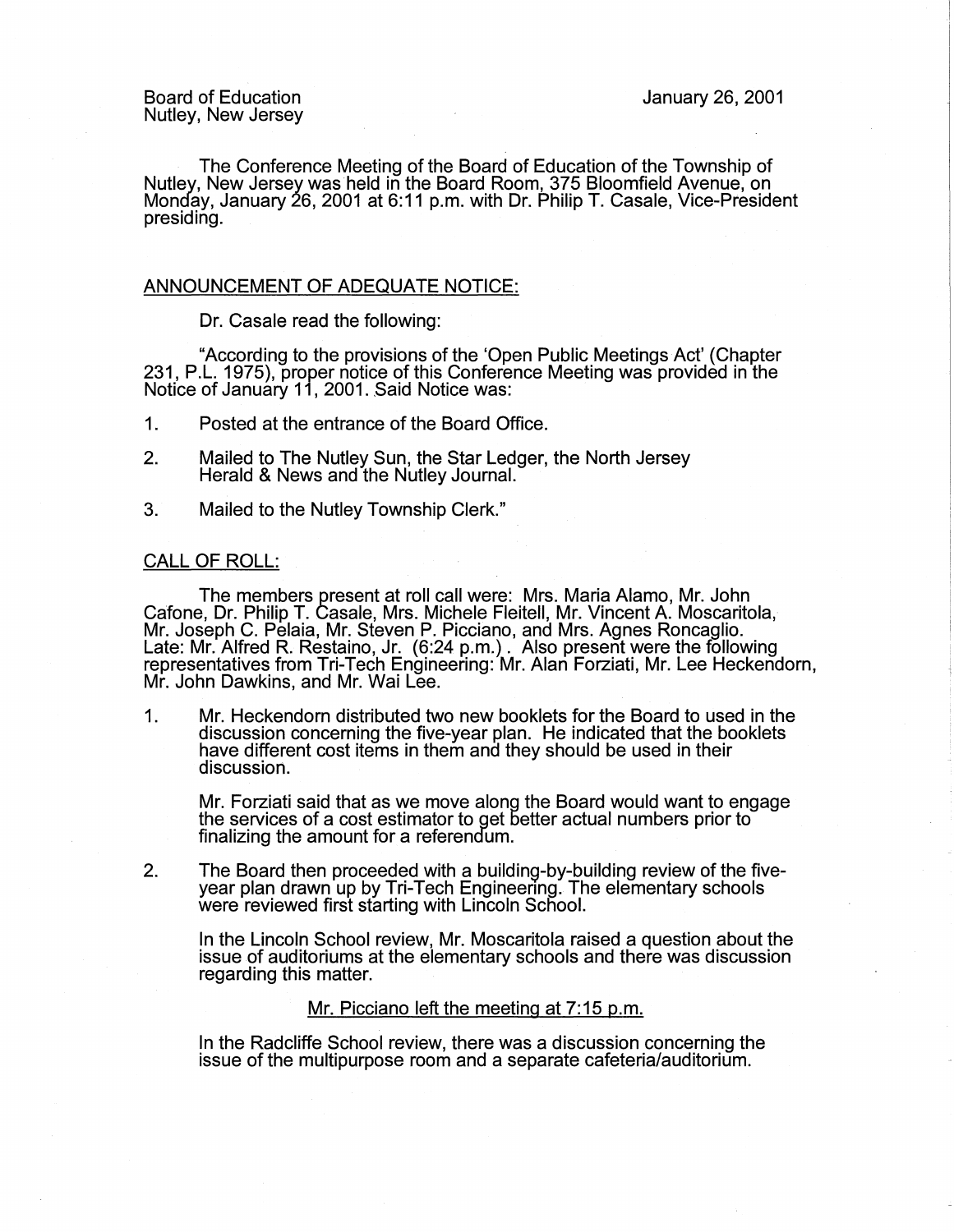In the Spring Garden School review, Mr. Pelaia commented on the possibility of the relocation of special education classes that were located in Lincoln School and where they might be distributed.

In the Washington School review, it was noted that the plans did not show a third kindergarten and there would be a need to include a room for that purpose since this plan calls for all day kindergarten at all schools. It was also noted that the current gymnasium serving as a lunch room would not provide sufficient room.

#### Mr. Restaino left the meeting at 7:42 p.m.

In the Franklin Middle School review, there was a discussion about the location and size of the gymnasium, the room for life skills, the location of the cafeteria and the media center.

In the Nutley High School review, there were questions on the weight room and the location of the TV studio. Mr. Heckendorn explained the way the science rooms would be configured. There was also a comment made regarding air conditioning the auditoriums in all the schools and it was suggested that this be included in the plan.

#### Mr. Restaino re-entered 8:26 p.m.

Mr. Pelaia questioned how the Board would respond if they were asked what is really needed on a bare-bones basis as opposed to some of the items which are desirable but not necessary. He wanted to indicate that he was not suggesting these were not important items, but he felt the Board needed to be able to defend what was absolutely essential and what was desirable.

Mr. Catone asked if we could make changes and it was indicated that it could be done.

Mr. Forziati noted that often Boards of Education are criticized after the referendum is over for what they didn't do. It was mentioned that the dollars per square foot on anything added should be \$150 per square foot. It was noted that it was an imperfect measure but it is one that generally will work in most cases.

The Board questioned what the next step should be. Mr. Forziati said that the Board needs to come up with a bullet list of modifications to the plan that exist for right now. There was discussion about meeting with the Ad hoc Committee within two weeks.

### Mr. Picciano re-entered at 9:25 p.m.

It was suggested that a letter be sent toֲ the Ad hoc Committee with a suggested meeting date of February 6<sup>m</sup> in the High School Cafeteria. Upon further discussion it was agreed that since all Board members would likely be present the meeting be called as a conference meeting so that there was no violation of the "Open Public Meetings Act."

### RECESS MEETING:

Mr. Restaino declared a recess at 9:48 p.m.